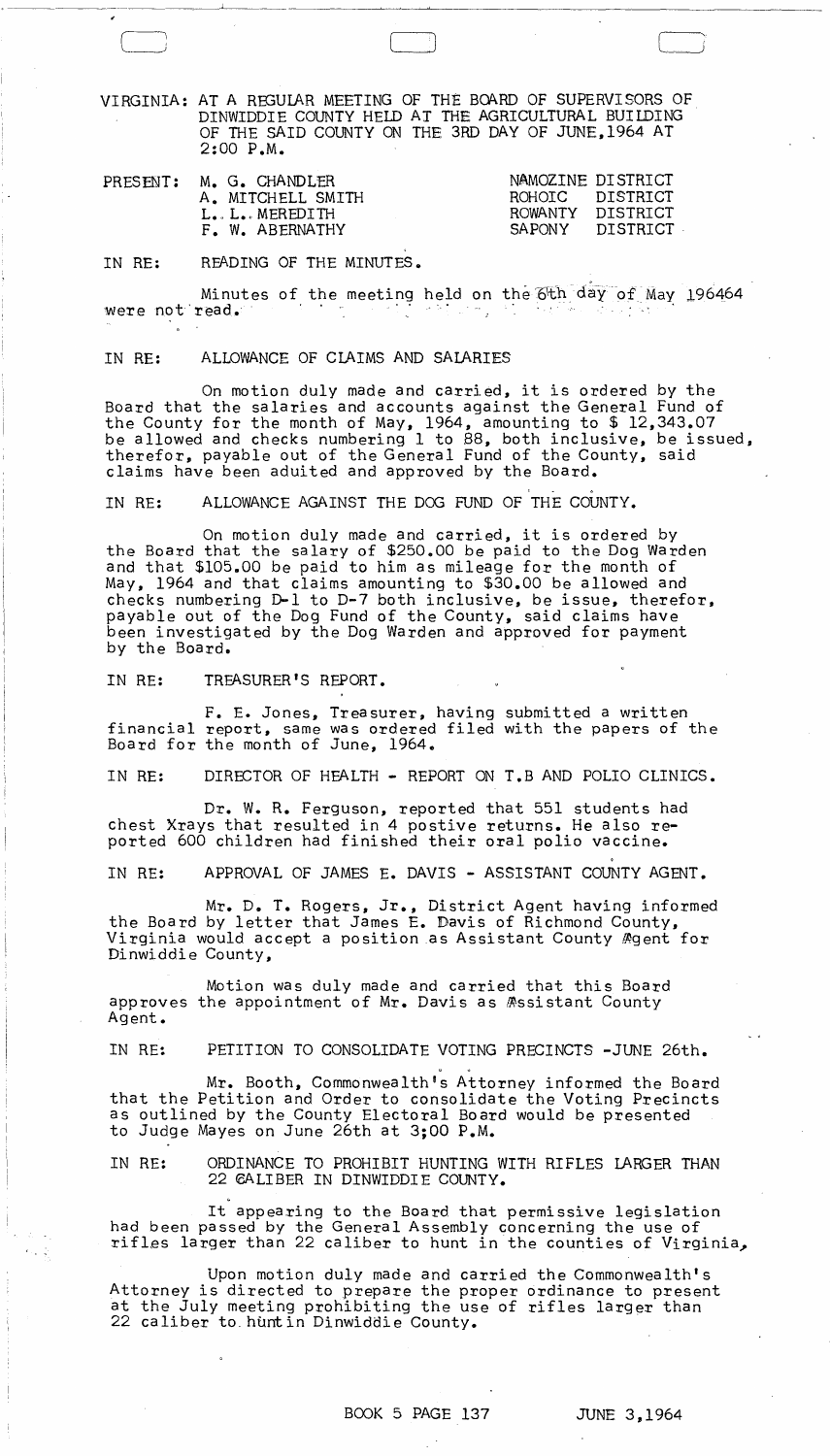IN RE: STREET LIGHTS - FORT LEE ROAD.

A. Mitchell with a Vepco representative having investigated a request for the installation of street lights on Fort Lee Road, and,

It appearing from their report that the need can best be met by installing one 2500 lumen incadescent street light on pole #1363-D and another 2500 lumen light on pole #3 on Fort Lee Road,

 $\frac{1}{\sqrt{2}}$ 

was<br>Motion/duly made and carried that these street lights<br>be installed.

IN RE: L. G.O.C. AUGUST, 1964.

It appearing to the Board that the Local Government Officials Conference will be held this year in Charlottesville,

Motion was duly made and carried that each office be allowed expenses not to exceed \$40.00.

IN RE: ROADVIEWERS - WEST PETERSBURG - EDGEHILL PARK - INGLESIDE.

It appearing to the Board that recent changes in the State Highway polices allowed the inclusion in the Secondary System, of streets in subdivisions that had been developed prior to the policy requiring that streets be hard surfaced,

Motion was duly made and carried that the Road Viewers meet with the Resident Engineer and view the unpaved streets in West Petersburg, Edgehill Park and Ingleside Subdivisions and report at the July meeting their recommendations as to any streets that should be added to the Secondary System.

IN RE: PLAT & BOND, RAMBLEWOOD SUBDIVISION.

A plat of Ramblewood Subdivision was presented for approval and it appearing that the County Health Department and the State Highway Department have approved the plat generally, but that the streets in this subdivision have not been completed as required by the State Highway Department,

Motion was duly made and carried that upon completion of the streets or the giving of a \$8,000.00 bond, cash or with corporate surety the Board will consider its approval.<br>IN RE: PLAT & BOND - LAKEWOOD SUBDIVISION.

A plat of Lakewood Subdivision was presented for approval and it appearing that the County Health Department and the State Highway Department have approved the plat generally, but that the streets in this subdivision has not been completed as required by the State Highway Department,

Motion was therefor duly made and carried that upon completion of the street or the giving of a \$1,500.00, bond cash or with proper corporate surety the Board will consider its approval.

IN RE: PLAT - DORIS MICHALEK ET AL.

A plat of one acre acquired by Doris Michalek et al having been presented for approval, and it appearing that this is a family cut-off as allowed by the County Subdivisiom Ordinance of July, 1960,

, Motion was duly made and carried that the Board approves this plat as presented with the requirement that any building permit must have the prior approval of the Department of Health before its issuance by the Commissioner of Revenue.

IN RE: RIDGEWOOD SUBDIVISION.

 $\sim$  and  $\omega_{\rm N}$ 

 $\label{eq:1} \mathcal{H}^{\text{max}}_{\text{max}} = \mathcal{H}^{\text{max}}_{\text{max}} = \mathcal{H}^{\text{max}}_{\text{max}}$ 

Mr. 1. H. Lavenstein, Attorney for the Subdividers of Ridgewood Subdivision presented a plat of said subdivision for the approval of the Board as to an access street across Petersburg National Park Property, and

It appearing that no right of way easement has been given by Petersburg National Park.

 $\Delta_{\rm{max}}$  , and  $\Delta_{\rm{max}}$ 

 $\sim$   $\sim$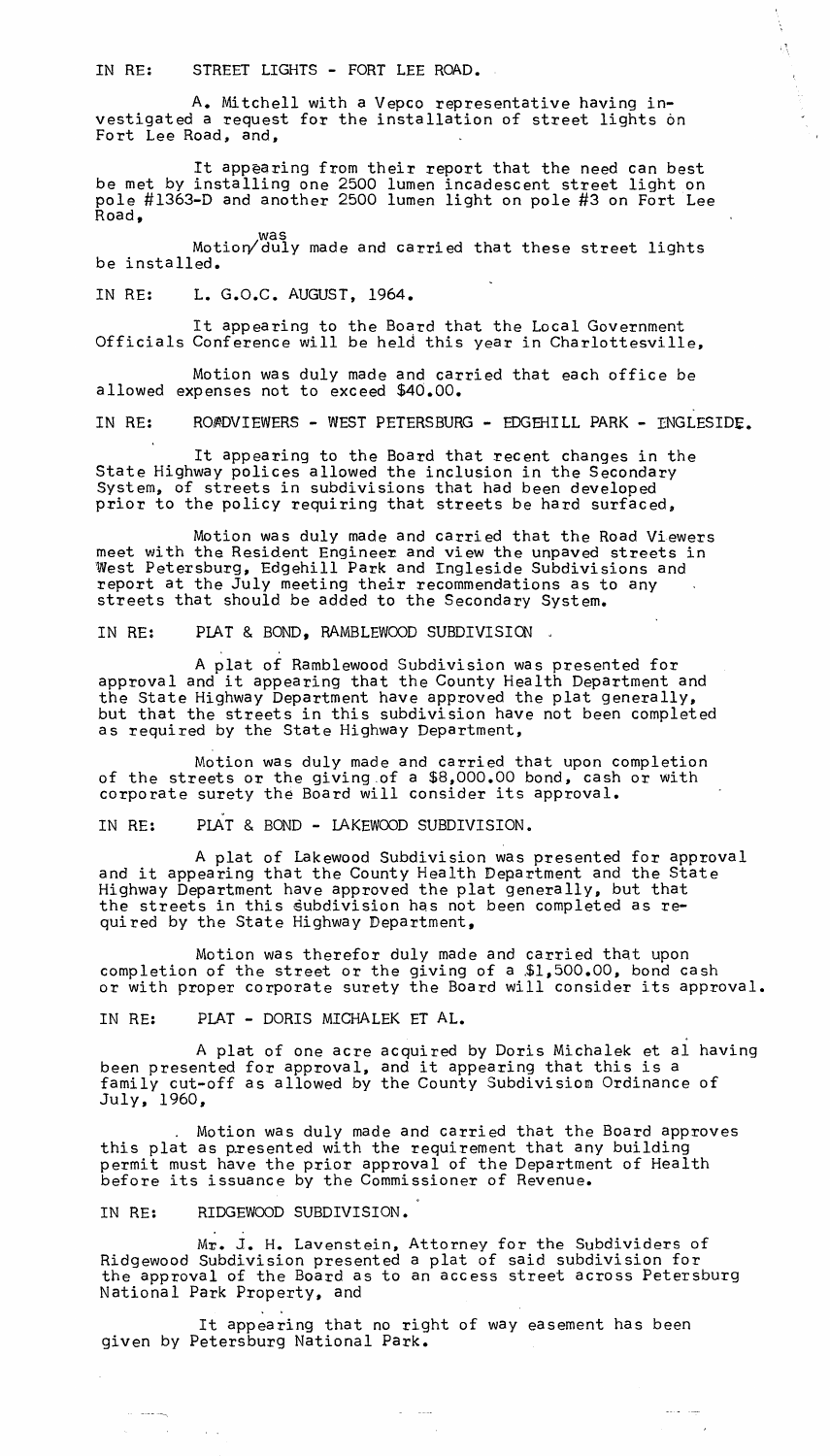Motion was duly made and carried that no action *qe* taken by the Board at this time.

 $\bigcup_{\gamma\in\mathbb{Z}}$ 

/,-

IN RE: PLAT & BOND, DUNEDIN SUBDIVISION.

A plat of Dunedin Subdivision was presented for approval and it appearing that the County Health Department and the State Highway Department have approved the plat generally, but that the street in this subdivision have not been completed as required<br>by the State Highway Department,

Motion was duly made and carried that upon completion of the streets *ox* the giving of a\$12,000.00 bond, cash or with corporate surety the Board will consider its approval.

IN RE: A.S.C. OFFICE LEASE JULY **1,** 1964 THRU JUNE 30, 1965.

Motion was duly made and carried that the lease for A.S.C. office consisting of 1356 square feet of office space located in the Agricultural Building containing four rooms and a lobby. for an annual rental of \$1,008.00, payable \$84.00 per month be renewed, said renewal lease to be executed by M. G. Chandler, Vice Chairman.

IN RE: COUNTY RECORDING TAX - 58/65.1.

After some discussion on the proposal that the County charge a recording tax as allowed by Section 58-65.1,

Motion was duly made and carried that action on this be deferred until the next meeting.

The Board having advertised for the sale of the School Construction Bonds on June 11th, this meeting is continued to that date at 2:30 P.M.